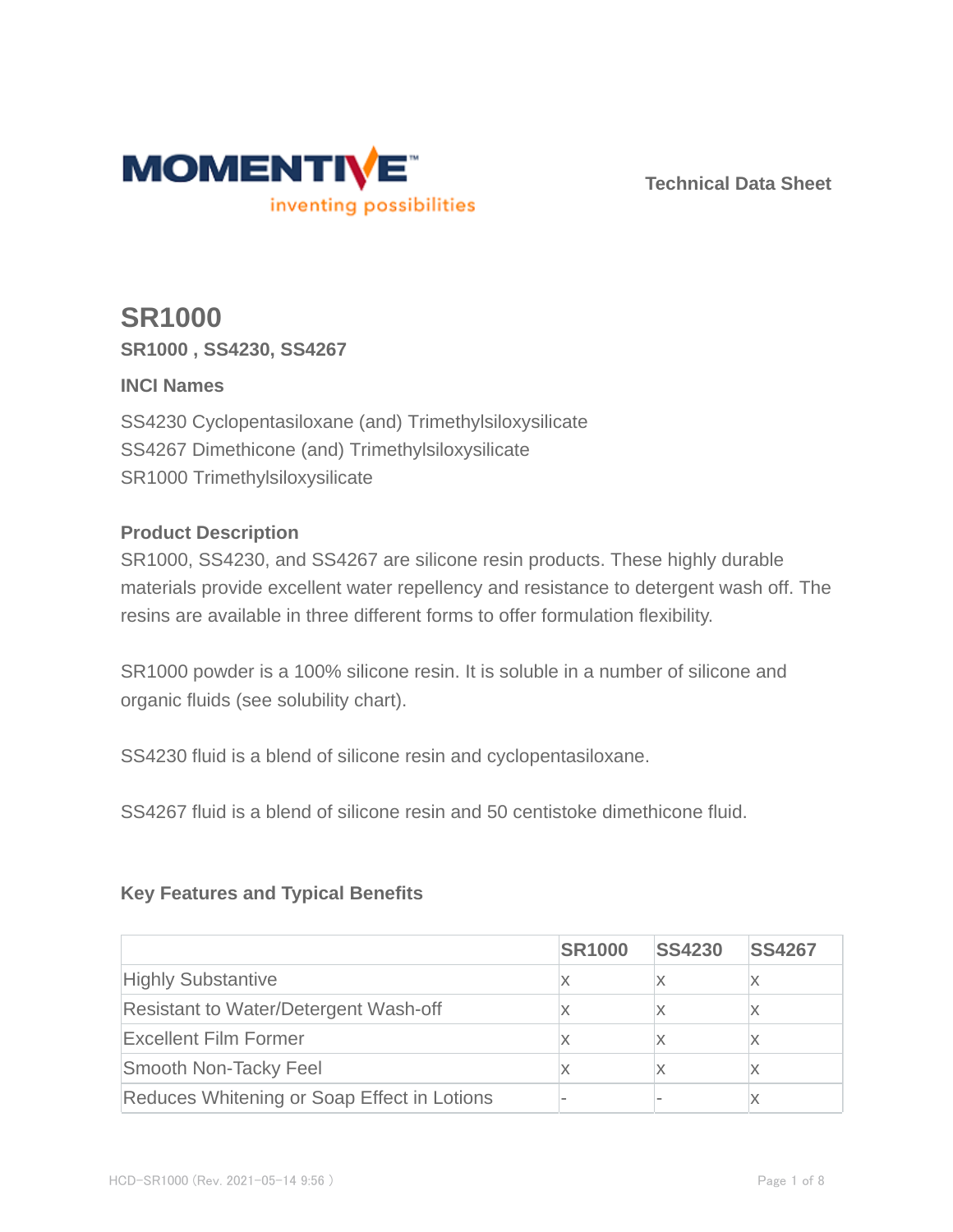| <b>Fast Dry Time due to Volatile Carrier</b> |  |  |
|----------------------------------------------|--|--|
| Versatility of Carrier Choice                |  |  |

#### Typical Properties

| Property                   | <b>SR1000</b> | <b>SS4230</b> | <b>SS4267</b>            |
|----------------------------|---------------|---------------|--------------------------|
| Viscosity (cSt) $@$ 25°C   |               | 70-200        | 300-700                  |
| % Resin                    | 100           | 45            | 35                       |
|                            | White         | Clear         | Clear                    |
| Appearance                 | Powder        | Liquid        | Liquid                   |
| Specific Gravity @ 25/25°C |               | 1.05          | 1.04                     |
| Particle Size (microns)    | 20-100        |               |                          |
| Bulk Density (lbs/gal)     | 2.5           |               | $\overline{\phantom{a}}$ |

#### **SOLUBILITY DATA**

- **Key: I = Insoluble at < 1% by weight**
- **PS = Partially Soluble at > 1% but < 10% by weight**
- **S = Soluble at > 10% in all portions**
- **SH = Soluble Hot at > 10% in all portions**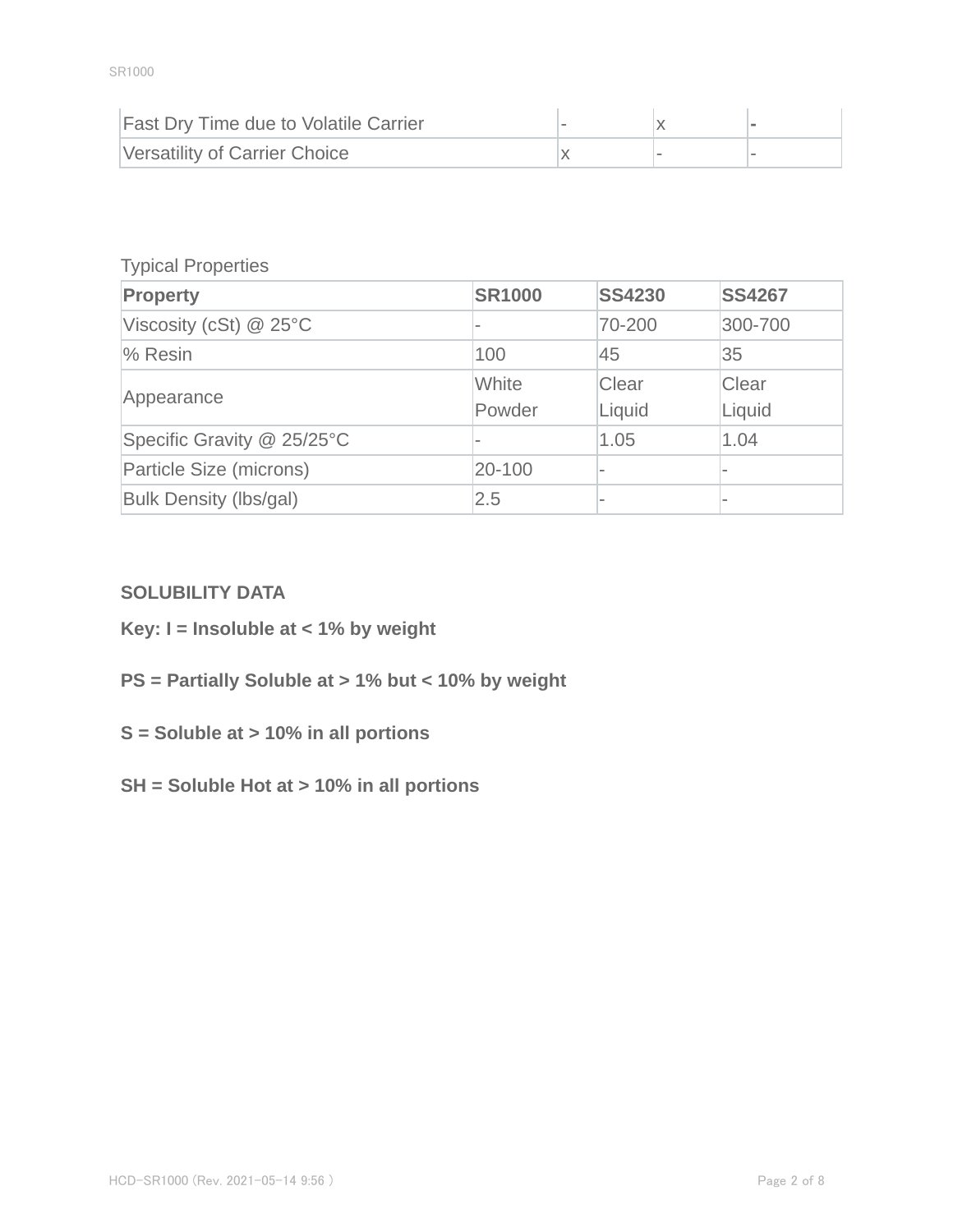| <b>Solvent Type</b>                               | <b>Material</b>                          |   | SR1000 SS4230 SS4267 |   |
|---------------------------------------------------|------------------------------------------|---|----------------------|---|
| <b>Highly Polar</b>                               | Water                                    |   |                      |   |
| <b>Hydrocarbon Solvents</b>                       | Aliphatic                                | S | S                    | S |
|                                                   | Aromatic                                 | S | S                    | S |
| <b>Hydrocarbon &amp; Vegetable</b><br><b>Oils</b> | Mineral Oil 65/75 SUS                    |   |                      |   |
|                                                   | Mineral Oil 220/210 SUS                  |   |                      |   |
|                                                   | Petrolatum                               |   |                      |   |
|                                                   | Cottonseed (Gossypium) Oil               |   |                      |   |
|                                                   | Castor (Ricinus Communis) Oil            |   |                      |   |
|                                                   | Sunflower (Helianthus Annus)<br>Seed Oil |   |                      |   |
|                                                   | <b>Maleated Soybean Oil</b>              |   |                      |   |
|                                                   | Wheat (Triticum Vulgare) Germ<br>Oil     |   |                      |   |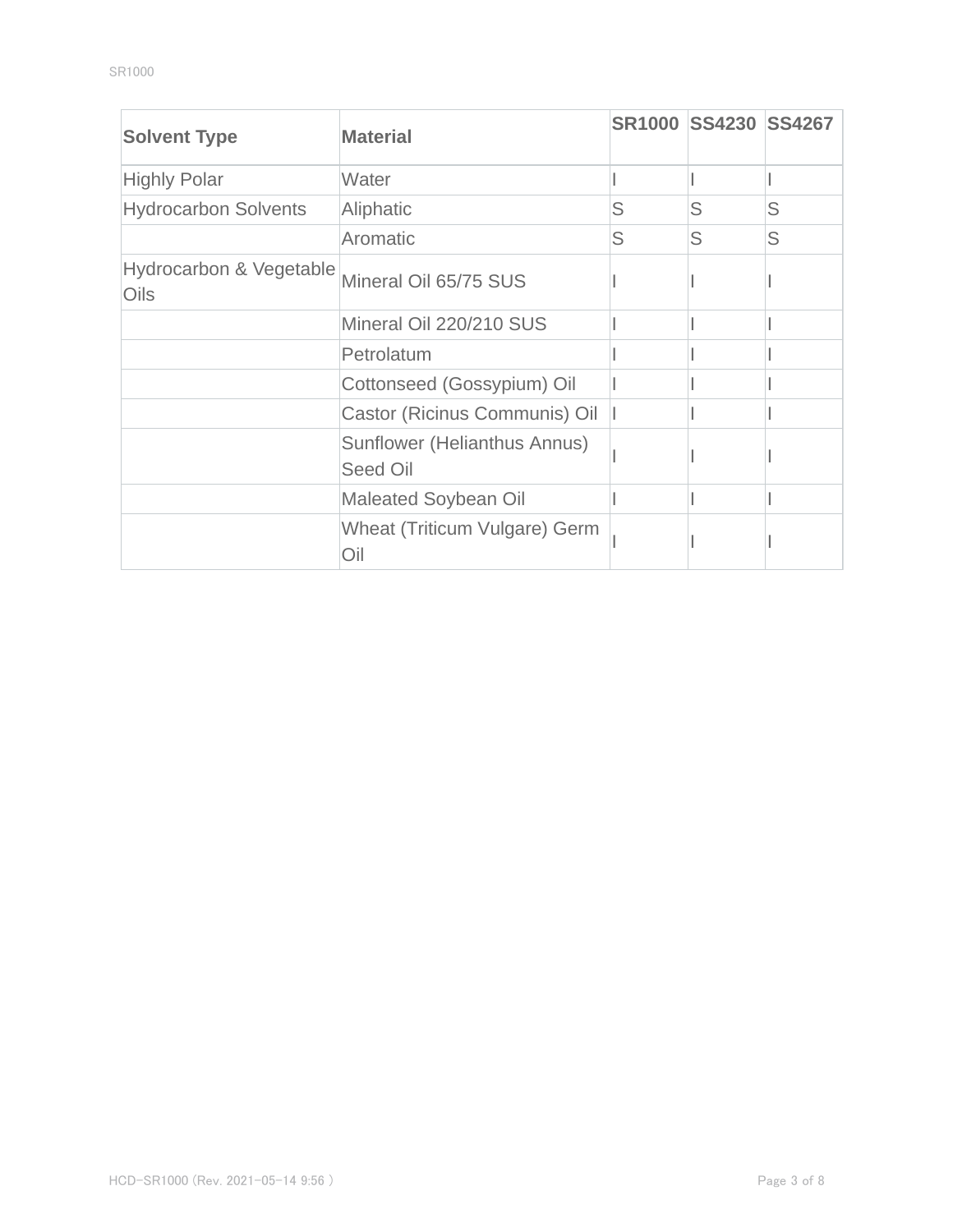| <b>Alcohols &amp;</b><br><b>Glycols</b> | <b>Cetyl Alcohol</b>                                        | <b>SH</b> | <b>SH</b> | <b>SH</b> |
|-----------------------------------------|-------------------------------------------------------------|-----------|-----------|-----------|
|                                         | Ethanol (95%)                                               |           |           |           |
|                                         | SD Alcohol 40                                               |           |           |           |
|                                         | <b>Isopropyl Alcohol</b>                                    | S         | S         |           |
|                                         | 2-Ethyl-Hexanol                                             | <b>PS</b> | <b>PS</b> | <b>PS</b> |
|                                         | Lauryl Alcohol                                              |           | <b>PS</b> | <b>PS</b> |
|                                         | <b>Stearyl Alcohol</b>                                      | <b>SH</b> | <b>SH</b> | <b>SH</b> |
|                                         | <b>Ethylene Glycol</b>                                      | <b>SH</b> | PSH       |           |
|                                         | Propylene Glycol                                            |           |           |           |
|                                         | Glycerin                                                    |           |           |           |
| <b>Esters</b>                           | <b>Isopropyl Palmitate</b>                                  | S         | S         | S         |
|                                         | <b>Isopropyl Myristate</b>                                  | S         | S         | S         |
|                                         | <b>Myristyl Propionate</b>                                  | S         | S         | S         |
|                                         | PPG-2 Myristyl Ether Propionate                             | S         | S         | S         |
| <b>Silicones</b>                        | Dimethicone (SF96-350)                                      | S         | S         | S         |
|                                         | Cyclopentasiloxane (SF1202)                                 | S         | S         | S         |
|                                         | Diisostearoyl Trimethyolpropane Siloxy Silicate<br>(SF1318) |           |           |           |
|                                         | Phenyl Trimethicone (SF1550)                                | S         | S         | S         |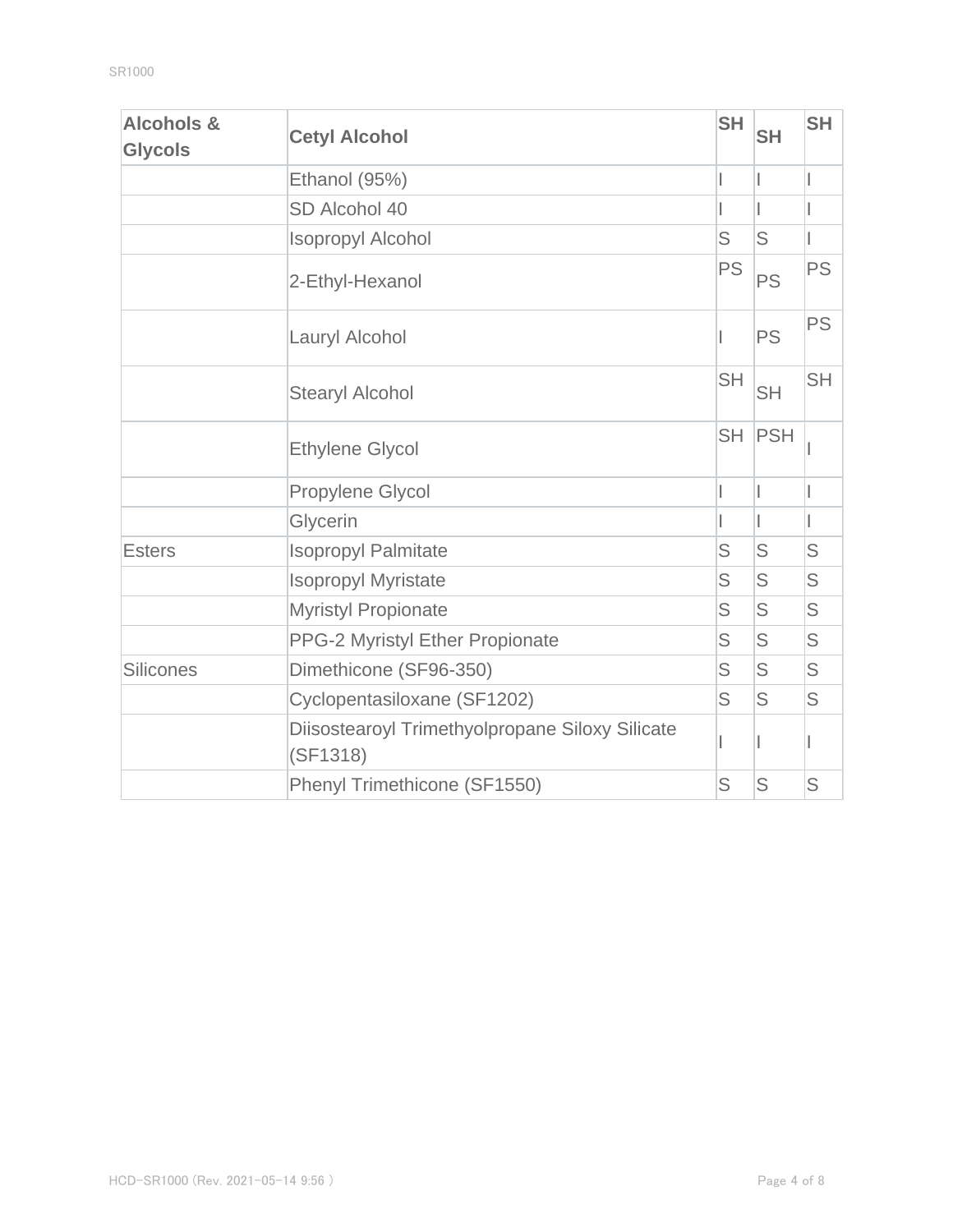| <b>Waxes</b>      | Paraffin                            |           |   |           |
|-------------------|-------------------------------------|-----------|---|-----------|
|                   | Ozokerite                           |           |   |           |
|                   | Candelilla (Euphorbia Cerifera) Wax |           |   |           |
|                   | <b>Beeswax</b>                      |           |   |           |
|                   | Carnuba (Copernicia Cerifera) Wax   |           |   |           |
| <b>Sunscreens</b> | <b>Octyl Dimethyl PABA</b>          |           |   |           |
|                   | Benzophenone-3                      |           |   | <b>PS</b> |
|                   | <b>Octyl Methoxycinnamate</b>       | <b>SH</b> | S |           |
| Pigments          | D& C Orange No. 5                   | <b>NA</b> |   |           |
|                   | D& C Red No. 21                     | <b>NA</b> |   |           |
|                   | <b>Iron Oxides</b>                  | <b>NA</b> |   |           |
| Lanolin           | Lanolin                             |           |   |           |
| Other             | <b>Tocopheryl Acetate</b>           | <b>SH</b> | S |           |

SR1000, SS4230 and SS4267 are trademarks of Momentive Performance Materials.

#### **Potential Applications**

- Protective Skin Products
- Sunscreen Products
- Facial Make-up
- Lotions and Creams
- Color Cosmetics

General instructions for use

SR1000: Pre-mix SR1000 with a solvent of your choice until completely dissolved.Good solvents are low viscosity Dimethicone or Cyclopentasiloxane. Add pre-mix to the oil phase of your formulation.

SS4230 & SS4267: as these resins are already dissolved in Cyclopentasiloxane or Dimethicone respectively for your convenience they can be added directly to the oil phase of your formulation.

Recommended usage level: SR1000: 1-15%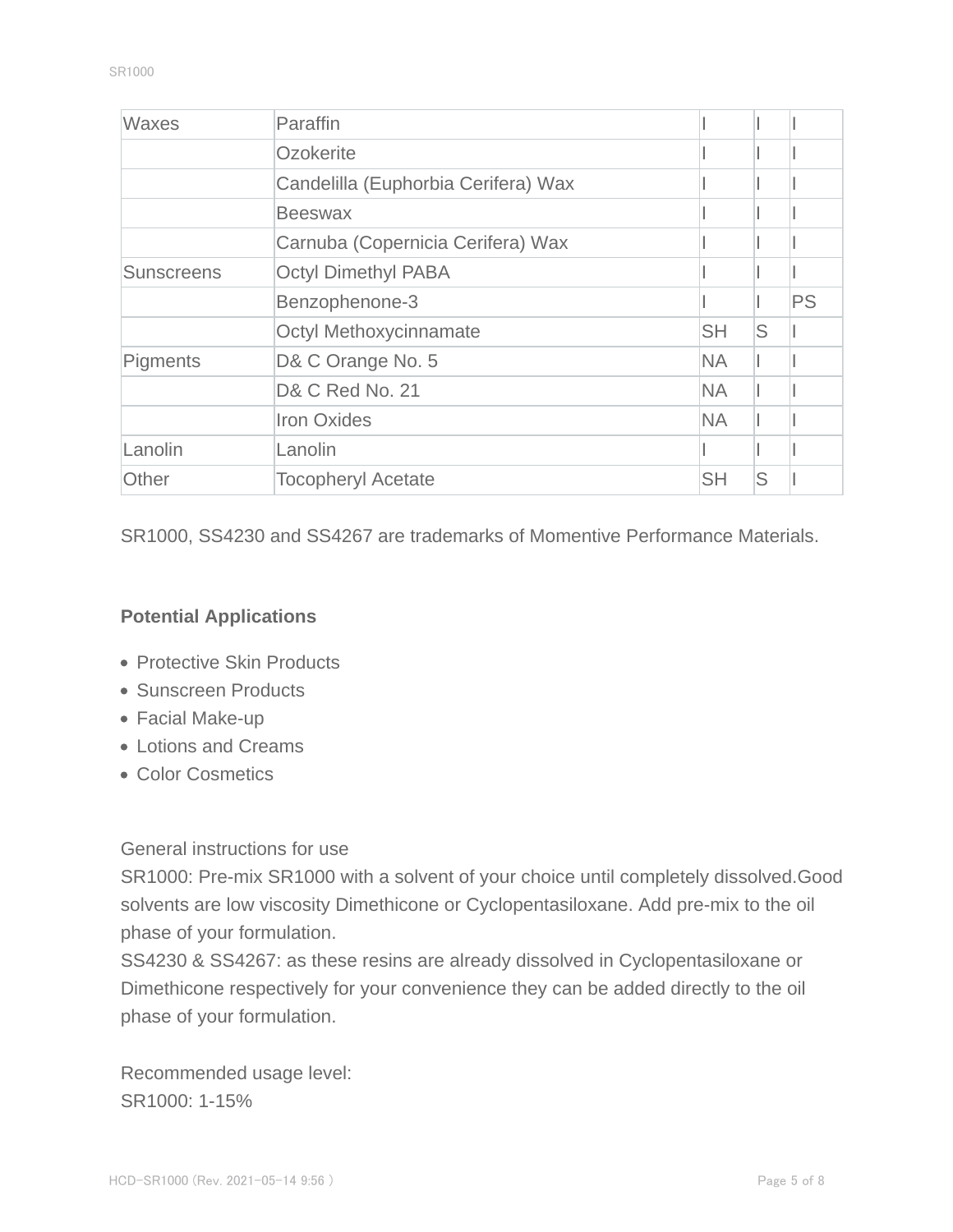# SS4230:1-15% SS4267:1-15%

#### **Patent Status**

Nothing contained herein shall be construed to imply the nonexistence of any relevant patents or to constitute the permission, inducement or recommendation to practice any invention covered by any patent, without authority from the owner of the patent.

#### **Product Safety, Handling and Storage**

The warranty period is 12 months from date of shipment from Momentive Performance Materials if stored in original unopened container at a temperature below 25°C (77°F).

Customers should review the latest Safety Data Sheet (SDS) and label for product safety information, safe handling instructions, personal protective equipment if necessary, emergency service contact information, and any special storage conditions required for safety. Momentive Performance Materials (MPM) maintains an aroundthe-clock emergency service for its products. SDS are available at www.momentive.com or, upon request, from any MPM representative. For product storage and handling procedures to maintain the product quality within our stated specifications, please review Certificates of Analysis, which are available in the Order Center. Use of other materials in conjunction with MPM products (for example, primers) may require additional precautions. Please review and follow the safety information provided by the manufacturer of such other materials.

#### **Limitations**

Customers must evaluate Momentive Performance Materials products and make their own determination as to fitness of use in their particular applications.

**Contact Information** Email commercial.services@momentive.com

**Telephone**

**Americas Latin America EMEAI- Europe, Middle East, Africa & India**

**ASIA PACIFIC**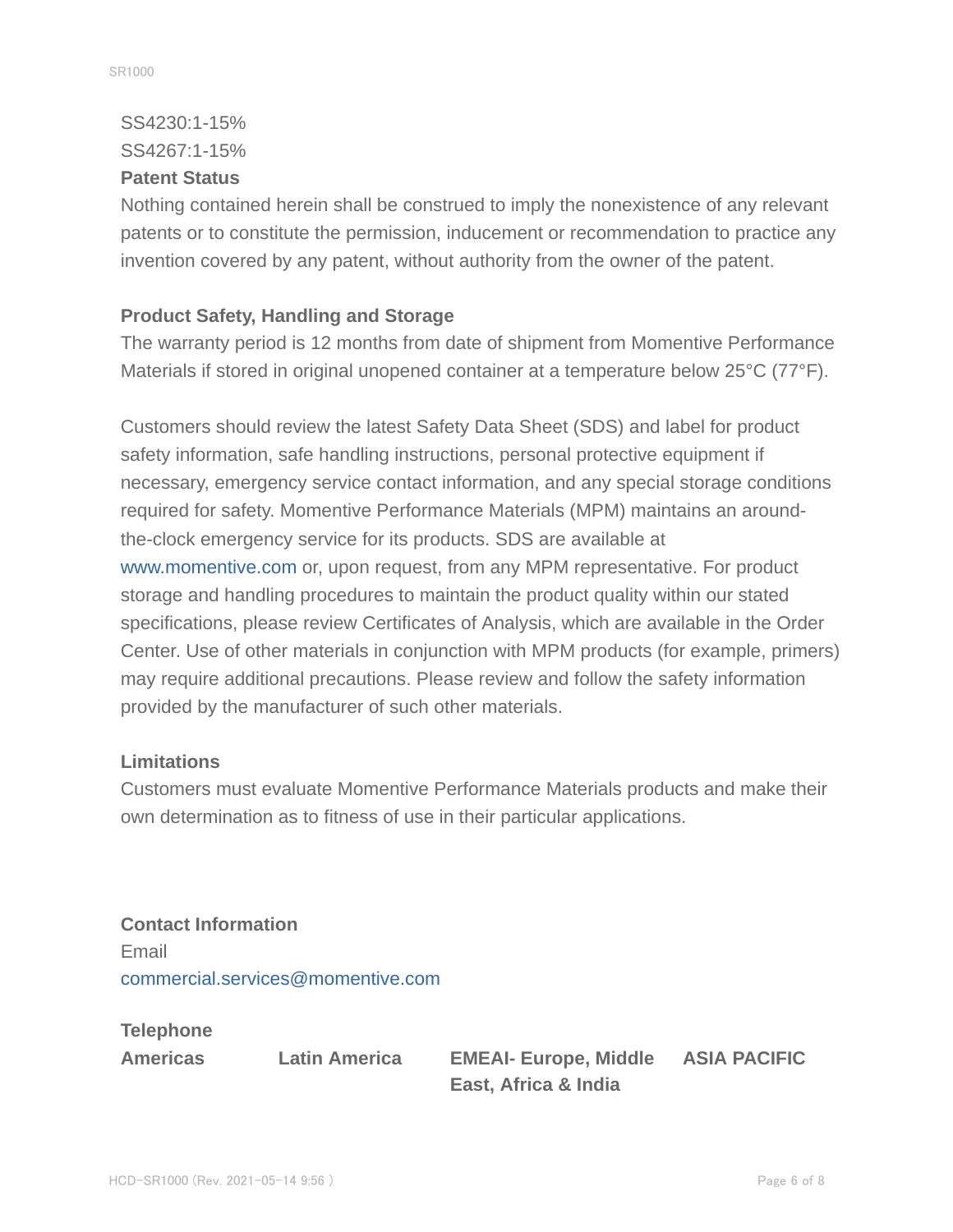| +1 800 295 2392      | <b>Brazil</b>        | <b>Europe</b>             | <b>China</b>     |
|----------------------|----------------------|---------------------------|------------------|
| Toll free*           | +55 11 4534 9650     | +390510924300             | 800 820 0202     |
| +704 805 6946        | <b>Direct Number</b> | Direct number             | Toll free        |
| <b>Direct Number</b> |                      |                           | +86 21 3860 4892 |
|                      |                      |                           | Direct number    |
| *All American        | <b>Mexico</b>        | India, Middle East &      | Japan            |
| countries            | +52 55 2169 7670     | <b>Africa</b>             | +81 3 5544 3111  |
|                      | <b>Direct Number</b> | + 91 44 71212207          | Direct number    |
|                      |                      | Direct number*            |                  |
|                      |                      | *All Middle Eastern       | <b>Korea</b>     |
|                      |                      | countries, Africa, India, | +82 2 6201 4600  |

For literature and technical assistance, visit our website at: www.momentive.com

#### **DISCLAIMER:**

**THE MATERIALS, PRODUCTS AND SERVICES OF MOMENTIVE PERFORMANCE MATERIALS INC. AND ITS SUBSIDIARIES AND AFFILIATES (COLLECTIVELY "SUPPLIER"), ARE SOLD SUBJECT TO SUPPLIER'S STANDARD CONDITIONS OF SALE, WHICH ARE INCLUDED IN THE APPLICABLE DISTRIBUTOR OR OTHER SALES AGREEMENT, PRINTED ON THE BACK OF ORDER ACKNOWLEDGMENTS AND INVOICES, AND AVAILABLE UPON REQUEST. ALTHOUGH ANY INFORMATION, RECOMMENDATIONS, OR ADVICE CONTAINED HEREIN IS GIVEN IN GOOD FAITH, SUPPLIER MAKES NO WARRANTY OR GUARANTEE, EXPRESS OR IMPLIED, (i) THAT THE RESULTS DESCRIBED HEREIN WILL BE OBTAINED UNDER END-USE CONDITIONS, OR (ii) AS TO THE EFFECTIVENESS OR SAFETY OF ANY DESIGN INCORPORATING ITS PRODUCTS, MATERIALS, SERVICES, RECOMMENDATIONS OR ADVICE. EXCEPT AS PROVIDED IN SUPPLIER'S STANDARD CONDITIONS OF SALE, SUPPLIER AND ITS REPRESENTATIVES SHALL IN NO EVENT BE RESPONSIBLE FOR ANY LOSS RESULTING FROM ANY USE OF ITS MATERIALS, PRODUCTS OR SERVICES DESCRIBED HEREIN.** Each user bears full responsibility for making its own determination as to the suitability of Supplier's materials, services, recommendations, or advice for its own particular use. Each user must identify and perform all tests and analyses necessary to assure that its finished parts incorporating Supplier's products, materials, or services will be safe and suitable for use under